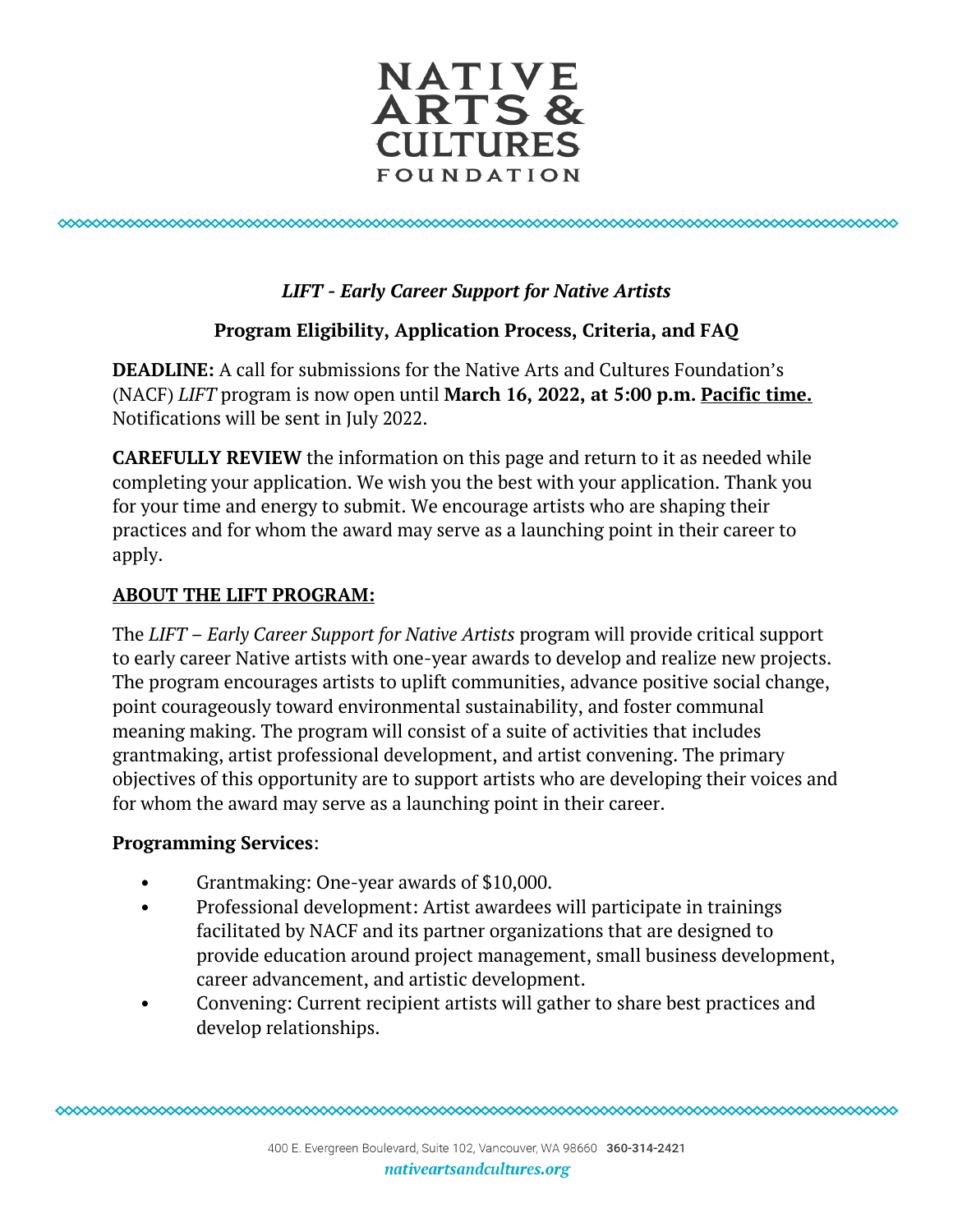Page 2

- Culturally Appropriate Evaluation: Support from NACF to develop project deliverables, outcomes and internal/external NACF program reports.
- Communications and marketing support.
- In response to a pandemic environment, some of these services will be offered in virtual environments, as needed or possible.

#### **APPLICANT ELIGIBILTY:**

To be eligible for the LIFT program, applicants must:

- Be 18 years or older;
- Currently reside in the United States;
- Be an enrolled member or citizen of a federally-recognized or staterecognized American Indian tribe or Alaska Native corporation, or of Native Hawaiian ancestry. Applicants will be asked to provide documentation of their Native citizenship or ancestry.
- Be an individual practicing artist working in the disciplines of dance/choreography, fiction/poetry writing, film/video, multi-disciplinary arts, music, performance art, theater and screenplay writing, traditional arts or  $2D + 3D$  visual arts.
- Be early in their artistic career with ten years or less experience. Early career may be defined as an artist who is 18-30 years old, or who is more than 30 years old, but who started their arts career later in life.
- Not have received a singular award of \$10,000 or more in their artistic career;
- NOT BE enrolled in a university or higher-education institution during the 12-month award period.
- Propose a *new* project that can be developed and presented within one year of the award, or prior to July 31, 2023.

#### **APPLICATION OVERVIEW:**

Please allow for plenty of time to complete the application.

The LIFT application includes six sections:

1. Eligibility: You will answer a list of questions to determine your eligibility for the LIFT program before proceeding to the full application.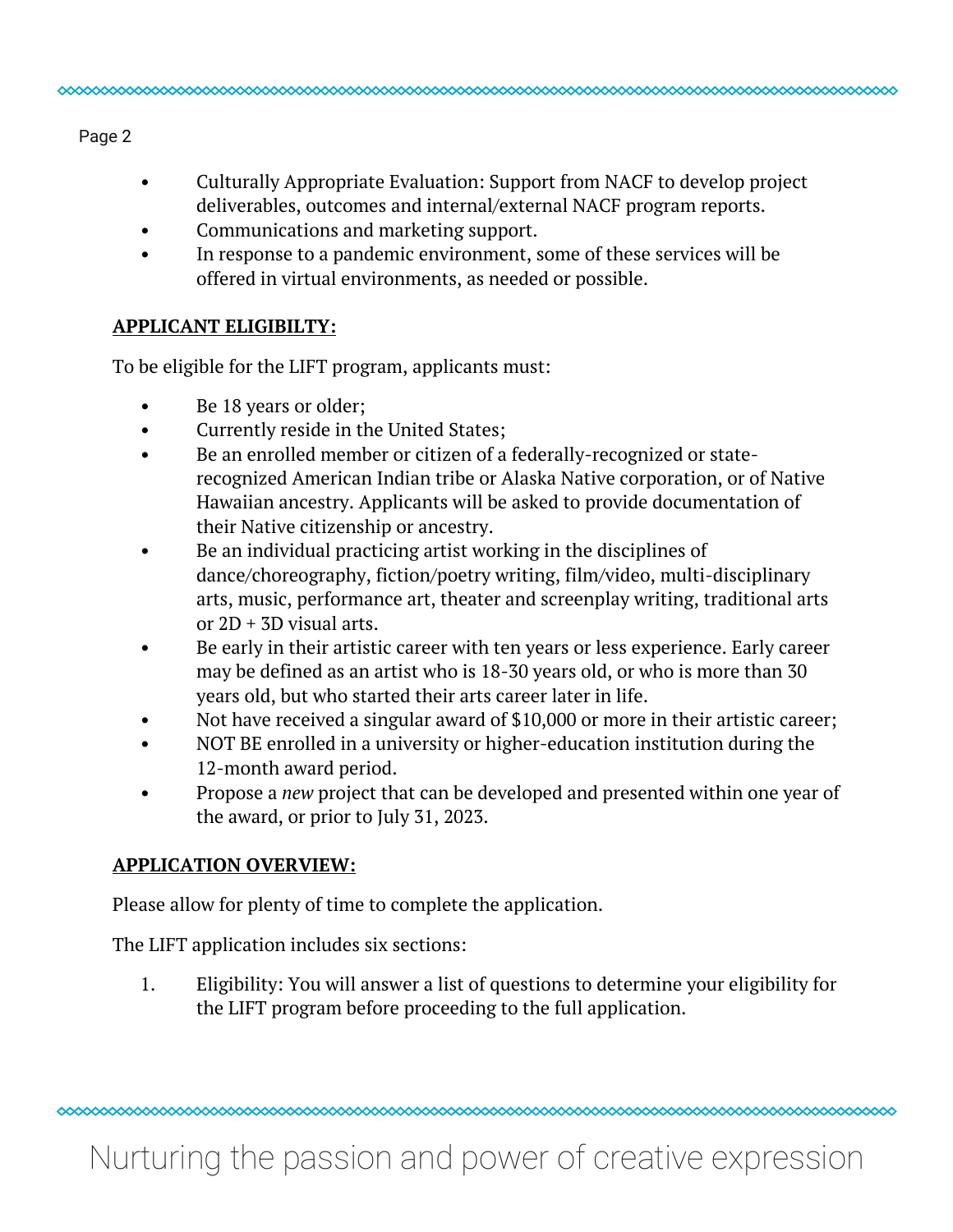## 2. Applicant Contact Information: If eligible, you will be asked to provide your best contact information (Address, Email, Phone).

- 3. Survey Questions: The information collected in this section is for demographic purposes and has no bearing on individual applications. All survey answers are maintained in strict confidence. The demographic information compiled from the survey will help inform NACF to advocate more effectively for Native artists.
- 4. Project Narrative: In this section, you will be asked to provide a written description of your proposed project, which includes: (1) short project description, (2) background or context for the project, (3) project themes, (4) your previous work, (5) plans for community engagement or public presentation of the project; (6) Twelve-month timeline for the project (to be completed by June 30, 2022).
- 5. Project Budget: In this section, you will complete a budget form showing how you will allocate the \$10,000 award funds towards your proposed project. Note that \$3,000 of the award funds must be allocated directly to the artist, for their benefit and wellbeing.
- 6. Work Samples and Supporting Materials: In this section, you will provide the following: (1) artist work samples, (2) artist's resume or CV, (3) artist website (if available), (4) one letter of recommendation, and (5) documentation of Native citizenship or ancestry.

# **SELECTION PROCESS AND REVIEW CRITERIA:**

NACF staff will review each application for eligibility criteria, adequacy of work samples, and application completeness, and then invite art peers and professionals in relevant art fields to review and make recommendations for the NACF Board of Director's approval. Up to twenty artists will be selected to receive support. Notifications will be sent via email in late July 2022.

Panelists will review applications using the following criteria:

# *Project Explorations*

Applicants will describe the work's style, format, themes, and process of creation. Projects must involve the development of new work. Public presentation of the work is required and depending on the pandemic environment, virtual presentation will be considered. Applicants will describe the issue(s) to be addressed, its significance to the

# Nurturing the passion and power of creative expression

Page 3

0000000000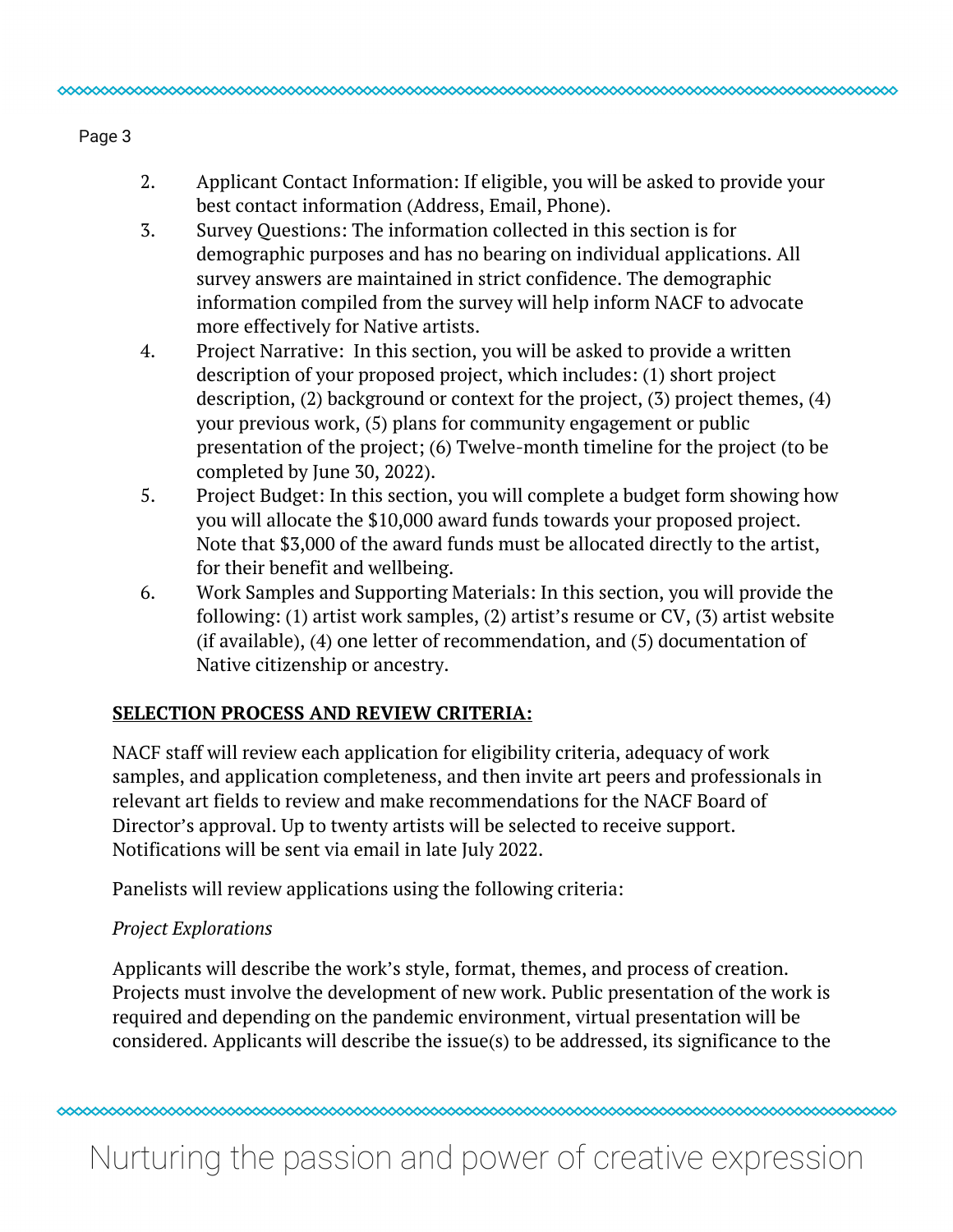Page 4

00000000000

community or communities, and the impact the project will have in addressing the issue(s).

### *Artistic Experience*

Artistic experience is demonstrated through technical skills, originality, innovation, inspiration, and the distinctive niche of the artist(s), as indicated by work samples; training, apprenticeships, and/or education.

### *Financial Capacity*

Financial capacity is demonstrated by the viability of the project budget. If the project budget is more than the maximum \$10,000 grant amount, artists must demonstrate other support for the project (for example: other grants, in-kind contributions, earned income etc.). Note that at least \$3,000 of the \$10,000 must go the artist as a stipend. Remaining funds may be spent on production, presentation, engagement, supplies, etc.

## **PROGRAM TIMELINE (2022-2023):**

- January 19, 2022 Public announcement
- March 16, 2022 DEADLINE for applications
- **July 2022 Notifications to applicants**
- Fall 2022 Public announcement of award recipients
- August 1, 2022 July 31, 2023 Award period

## **FREQUENTLY ASKED QUESTIONS:**

# **Can a Native artist from outside the US apply?**

Artists must be an enrolled member or citizen of a federally-recognized or staterecognized American Indian tribe or Alaska Native corporation, or of Native Hawaiian ancestry. Applicants will be asked to provide documentation of their Native citizenship or ancestry.

Artists must also demonstrate US residency. Artists from US territories are not eligible to apply.

## **Can I submit more than one application?**

NACF will only accept only one submission per applicant.